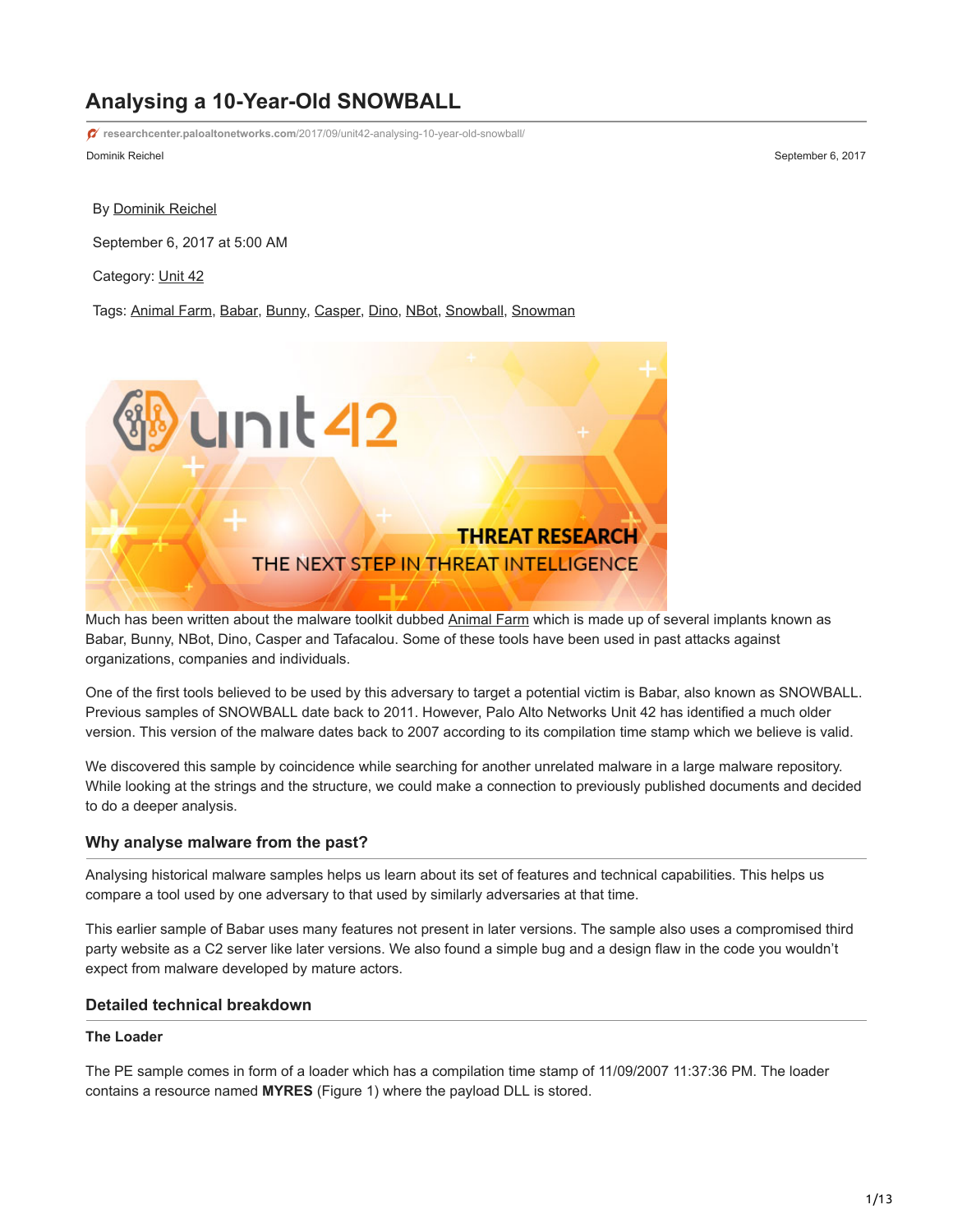**Portable Executable - PE32** 

32-bit Intel - Windows GUI

| "MYRES"<br>H.<br>Value<br>Property<br>$-101$<br>101<br>Name<br>$+$<br><b>VERSION</b><br>"MYRES"<br>Type<br>MANIFEST<br>$+$<br>0<br>Language                                                                                                              |
|----------------------------------------------------------------------------------------------------------------------------------------------------------------------------------------------------------------------------------------------------------|
|                                                                                                                                                                                                                                                          |
|                                                                                                                                                                                                                                                          |
|                                                                                                                                                                                                                                                          |
|                                                                                                                                                                                                                                                          |
| Code page<br>1252                                                                                                                                                                                                                                        |
| <b>RVA</b><br>0x0000D0F4                                                                                                                                                                                                                                 |
| Offset<br>0x0000C0F4                                                                                                                                                                                                                                     |
|                                                                                                                                                                                                                                                          |
| 114688B<br><b>Size</b>                                                                                                                                                                                                                                   |
|                                                                                                                                                                                                                                                          |
|                                                                                                                                                                                                                                                          |
| <b>Hex Viewer</b>                                                                                                                                                                                                                                        |
| 0123456789ABCDEF<br>Offset<br>2<br>з<br>5<br>6<br>8<br>э<br>А<br>в<br>с<br>D<br>Е<br>F<br>٥<br>1<br>4<br>7                                                                                                                                               |
| 00000000<br>4D<br>5A<br>90<br>٥o<br>03<br>00<br>00<br>00<br>00<br>FF<br>FF<br>00<br>00<br>$MZ$ $\ddot{y}\ddot{y}$<br>00<br>00<br>04                                                                                                                      |
| 00000010<br>B8<br>00<br>00<br>. @<br>00<br>00<br>00<br>00<br>00<br>00<br>00<br>00<br>00<br>00<br>٥٥<br>00<br>40                                                                                                                                          |
| 00000020<br>00<br>00<br>00<br>00<br>00<br>00<br>00<br>00<br>00<br>00<br>00<br>00<br>$^{00}$<br>$^{00}$<br>00<br>00<br>2 2 2 2 2 2 2<br>00000030                                                                                                          |
| 00<br>00<br>00<br>٥o<br>00<br>00<br>00<br>00<br>00<br>00<br>00<br>00<br>E8<br>oo<br>00<br>00<br>. <b>è</b><br>°1.Í!,.LÍ!Th<br>00000040<br>B <sub>8</sub><br>01<br>54 68<br>0E 1F<br>вA<br>OЕ<br>B <sub>4</sub><br>09<br>21<br>4C<br>CD<br>21<br>٥o<br>CD |
| 00000050<br>is program canno<br>69.<br>73<br>20<br>70<br>72<br>61<br>6D<br>20<br>63<br>61<br>6E<br>6E 6F<br>72<br>6F<br>67                                                                                                                               |
| 00000060<br>20<br>62<br>69<br>6E<br>4 F<br>53<br>20<br>t be run in DOS<br>74<br>65<br>20<br>2<br>75<br>6Е.<br>20<br>20<br>44                                                                                                                             |
| 00000070<br>$mode$ \$<br>6D<br>6F<br>64<br>2E<br>24<br>00<br>00<br>00<br>o٥<br>o٥<br>65<br>0D<br>ΟĐ<br>0A<br>00<br>00                                                                                                                                    |
| %.3µú~]æú~]æú~]æ<br>00000080<br>5D E6<br>BE 1F<br>33<br>вs<br>5D<br>E6<br>7E<br>5D<br>7E<br>FA<br>7E<br>FA.<br>E6<br>FA                                                                                                                                  |
| Ý, æë∼]æÝ,0æ∼]æ<br>00000090<br>DD B8<br>B8<br>30<br>7E<br>5D E6<br>20<br>E6<br>7E<br>5D E6<br>E 6<br>9E<br>ΕВ<br>DD.                                                                                                                                     |
| 9q.æ÷~]æú~\æj~]æ<br>000000A0<br>5D E6<br>39.<br>71<br>00<br>E 6<br>7E<br>5D<br>E6<br>7E<br>5C<br>E6<br>6A<br>7E<br>F7<br>FA.<br>Ý,3æÂ∼]æÝ,!æû∼]æ<br>33<br><b>7E</b><br>5D                                                                                |
| 000000B0<br>DD B8<br>E6<br>B8<br>21<br>E6<br><b>7E</b><br>5D E6<br>E6<br>DD<br>FВ<br>C2<br>Ý,%æû~]æRichú~]æ<br>000000C0<br>25<br>63<br>5D E6<br>DD B8<br>E6<br>7E<br>5D<br>E6<br>52<br>-69<br>68<br>7E<br>FB<br>FА                                       |
| 000000D0<br>00<br>00<br>00 00<br>oo.<br>$^{00}$<br>$^{00}$<br>٥o<br>٥o<br>00<br>00<br>o٥<br>00<br>o٥<br>00<br>oo                                                                                                                                         |
| . <b>PE L</b><br>000000E0<br>05<br>00<br>00<br>$^{00}$<br>00<br>$^{00}$<br>o٥<br>o٥<br>00<br>o٥<br>50<br>45<br>00<br>00<br>4C<br>01                                                                                                                      |
| Jï4Gå!<br>000000F0<br>4A EF<br>34<br>00<br>00<br>E0 00<br>02 21<br>-47<br>00<br>$^{00}$<br>oo<br>oo.<br>00<br>$^{00}$                                                                                                                                    |

*Figure 1. PE resource named MYRES with main payload DLL*

The version info resource language ID is 1036 which stands for French.

The following clear text strings can be found in the loader: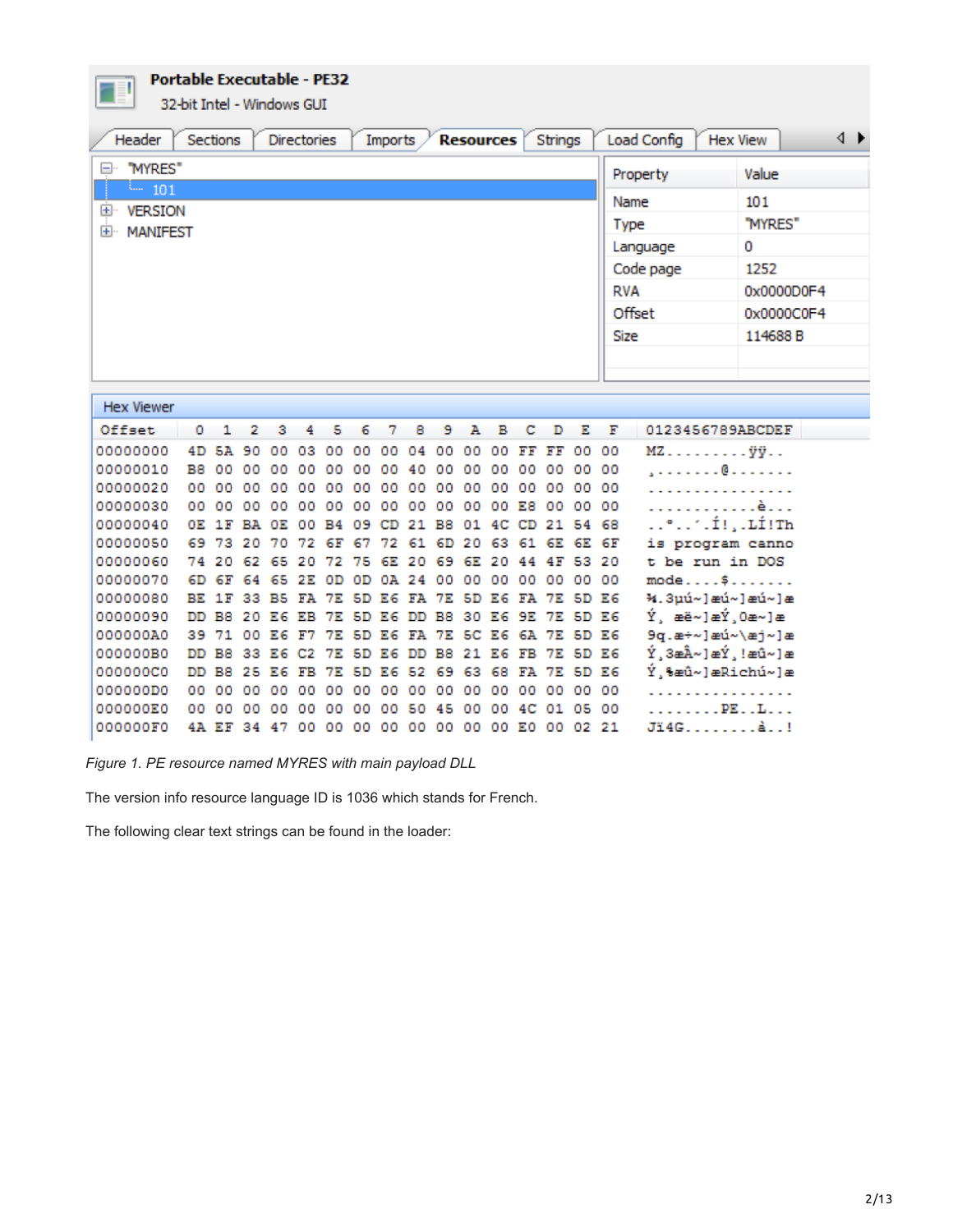- 1 HTTP\SHELL\open\command
- 2 SOFTWARE\Clients\StartMenuInternet
- 3 SOFTWARE\Microsoft\Windows\CurrentVersion\App Paths\
- 4 %APPDATA%
- 5 event.log
- 6 Software\Microsoft\Windows\CurrentVersion\Explorer\Shell Folders
- 7 %ALLUSERSPROFILE%
- 8 %ALLUSERSPROFILE%
- 9 %APPDATA%
- 10 %APPDATA%
- 11 AppData
- 12 SeDebugPrivilege
- 13 MYRES
- 14 Software\Microsoft\Windows\ShellNoRoam\MUICache\
- 15 Software\Classes\Local Settings\Software\Microsoft\Windows\Shell\MuiCache\
- 16 \Microsoft\wmimgnt.dll
- 17 \Microsoft\wmimgnt.exe
- 18 ExitProcess
- 19 KERNEL32.DLL
- 20 %ProgramFiles%
- 21 \Internet Explorer\iexplore.exe -embedding
- 22 iexplore.exe
- 23 -embedding

At the beginning, it changes the error mode of the process to handle the following errors:

- SEM\_NOOPENFILEERRORBOX
- SEM\_NOGPFAULTERRORBOX
- SEM\_FAILCRITICALERRORS

For this, it sets up an exception handler with the address to ExitProcess(). Thus, if any of the errors occur the malware just exits.

Next, it tries to gain debug privileges and checks if the major OS version is  $\geq$ = Windows Vista and the platform ID is VER\_PLATFORM\_WIN32\_NT. If so, if tries to create a file named event.log in the %ALLUSERSPROFILE% folder. However, the authors forget to append the character "\" before appending the hardcoded string "event.log". This results in the creation of the following file:

1 C:\ProgramDataevent.log

If the call to CreateFile() fails, it tries to delete this file.

Next, it tries to get the local AppData folder path first by querying the %APPDATA% environment variable and if that fails, it looks in the shell folders in the registry. This data is then used to create the following file paths with the hardcoded file names:

- 1 C:\Users\\_username\_\AppData\Roaming\Microsoft\wmimgnt.dll
- 2 C:\Users\\_username\_\AppData\Roaming\Microsoft\wmimgnt.exe

The malware also tries to delete any traces it was executed by deleting the corresponding entries in the following registry keys:

- 1 HKEY\_CURRENT\_USER\Software\Microsoft\Windows\ShellNoRoam\MUICache\
- 2 HKEY\_CURRENT\_USER\Software\Classes\Local Settings\Software\Microsoft\Windows\Shell\MuiCache

After this, the malware checks if its main module is already present on a victim's system by trying to open the file:

1 C:\Users\\_username\_\AppData\Roaming\Microsoft\wmimgnt.dll

If the file is present, the malware checks if the module file name of the process is as follows and exits otherwise: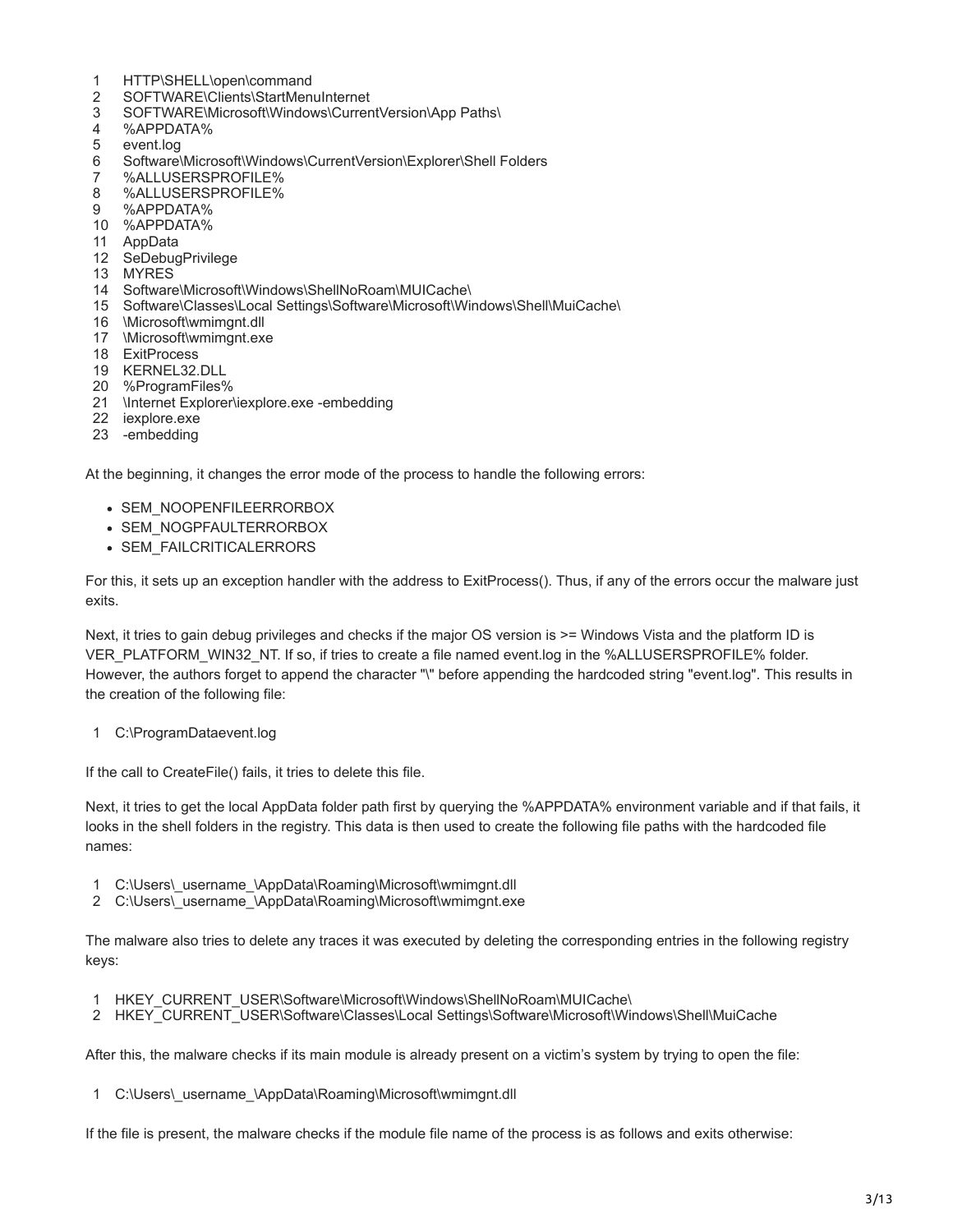1 C:\Users\\_username\_\AppData\Roaming\Microsoft\wmimgnt.exe

If it matches the malware creates a temporary file in the local user's temp folder and copies the resource named MYRES into it. This file is the payload DLL which then gets moved as wmimgnt.dll to the AppData folder. The file attributes are changed to hidden and the file time is changed to make it look like an old file. The same procedure is done with the initial file which gets copied as wmimngt.exe into the AppData folder.

Thereafter, the malware checks again the major OS version and platform ID like previously and opens the following registry key to get the default internet browser:

1 HKEY\_CURRENT\_USER\SOFTWARE\Clients\StartMenuInternet

The malware authors assumed the browser string always ends with a ".exe" extension and calculate the string in the following manner:

1 RegOpenKeyExA(HKEY\_CURRENT\_USER, "SOFTWARE\\Clients\\StartMenuInternet", 0, 1u, phkResult);  $\mathfrak{D}$ 3 4 5 6 7 memcpy(a1, Data[v1], v4); RegQueryValueExA(phkResult, 0, 0, Type, Data, &cbData); ... v3 = strstr((const char \*)Data, ".exe"); ...  $v4 = v3[-v1] - (char * )Data + 4;$ 

The calculation of the string length in v4 only works if the default browser is for example Internet Explorer or Firefox, as these browsers have an .exe extension in the registry key:

- 1 IEXPLORE.EXE
- 2 FIREFOX.EXE

While a browser like Chrome uses the following string:

1 Google Chrome

In this case, the string length gets wrongly calculated and the subsequent call to memcpy() fails with an error so the exception handler kicks in to terminate the process. However, as Chrome was first released in 2008 and the malware was coded earlier, this can't be considered as a bug.

After retrieving the string of the default browser from registry, it builds the following string to get the application path of it:

1 HKEY\_LOCAL\_MACHINE\SOFTWARE\Microsoft\Windows\CurrentVersion\App Paths

If this was successful it searches for the string "iexplore.exe" in the path and appends the string " -embedding" to it. If it failed, the malware retrieves the ProgramFiles path via the environment variable "%ProgramFiles%" and appends the string "\Internet Explorer\iexplore.exe -embedding".

The command line argument "-embedding" does the following according to Microsoft:

1 Starts Windows Internet Explorer through OLE embedding (such as the WebBrowser Control).

At last, it creates a suspended process of Internet Explorer and injects the payload DLL via the infamous CreateRemoteThread() method.

#### **The Payload DLL**

This sample has a compilation time stamp of 11/09/2007 11:37:46 PM (10 seconds after the loader.) It contains an encrypted resource named **XML** which contains configuration data. The encryption algorithm RC4 is used with the key **+37:\*\$pK#s**. Both the version info and the XML resource language IDs have again the value 1036 (French).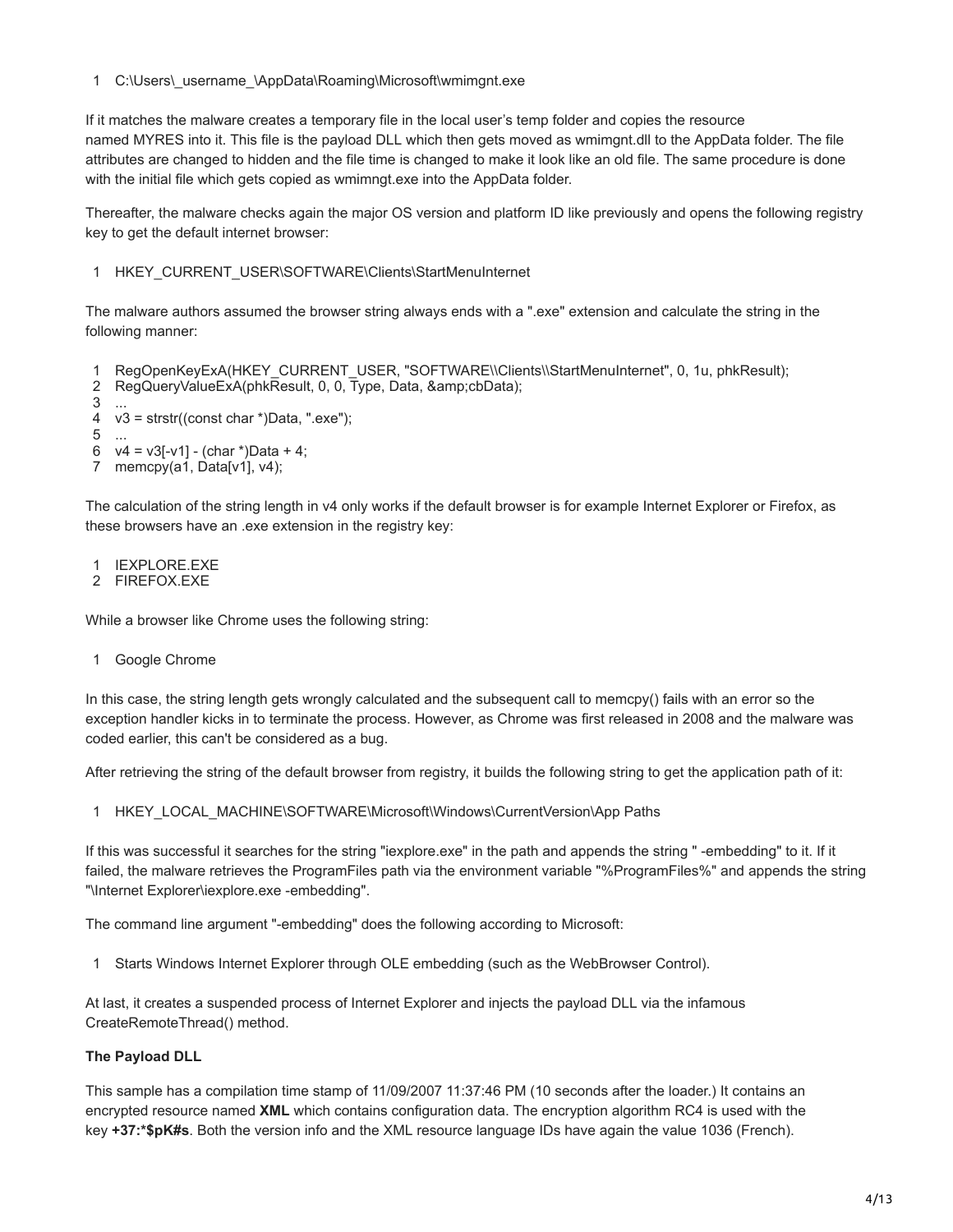Decrypted configuration data:

- 1 <HOST>cpcc-rdc.org</HOST>
- 2 <URL>/wp-pagin/outbase.php</URL>
- 3 <PORT>80</PORT>
- 4 <MIN>3000</MIN>
- 5 <MAX>4000</MAX>
- 6 <PREFIX>=#-+ApAcHe\_ToMcAt+-#=</PREFIX>
- 7 <ENCODE>1</ENCODE>
- 8 <PASSWORD>TargetRenegade</PASSWORD>
- 9 <CONFIG\_KEY>SOFTWARE\Microsoft\MSRPC</CONFIG\_KEY>
- 10 <RUN\_KEY>Windows Management Infrastructure (WMI)</RUN\_KEY>

As can be seen, a third-party website was compromised as C2 server to host a script named outbase.php. The domain (cpcc-rdc.org) is the official site of Permanent Council of Accounting of the Democratic Republic of the Congo. The script is not online anymore as the attack was most likely carried many years ago.

The following clear text strings can be found in the DLL:

- 1 reboot
- 2 shutdown
- 3 download
- 4 wget
- 5 fetch
- 6 wput
- 7 showconfig
- 8 timeout
- 9 timeout main
- 10 timeout\_safe
- 11 newurl\_main
- 12 newurl\_safe
- 13 movetosite
- 14 listprocess
- 15 killprocess
- 16 kitkit
- 17 uninstall
- 18  $%s\%s$
- 19 %d-%d
- 20 [+] Timeout set successfully
- 21 [-] Timeout error
- 22 [+] Timeout main set successfully
- 23 [-] Timeout\_main error
- 24  $[+]$  Timeout safe set successfully
- 25 [-] Timeout\_safe error
- 26 ! EXECUTION TIME LIMIT EXCEEDED ! You maybe have to kill the process "%s" you launched (Use listprocess
- 27 and killprocess...)
- 28 cmd.exe /C %s
- 29 command.com /c %s
- 30 [-] Unable to go to this unit
- 31 [-] Cannot reboot
- 32 [-] Cannot shutdown
- 33 [-] Download error
- 34  $[%s]$  > 500 Ko => use "big"
- 35 [-] Download error
- 36 Upload;%s;
- 37 [-] fetch error
- 38 [-] fetch error
- 39 [+] fetch seems to be OK
- 40 [-] fetch error
- 41 [+] Uninstalled
- 42 [-] Uninstall failed
- 43 data=
- 44 http://
- 45 [+] wput Ok
- 46 [-] wput error
- 47 http://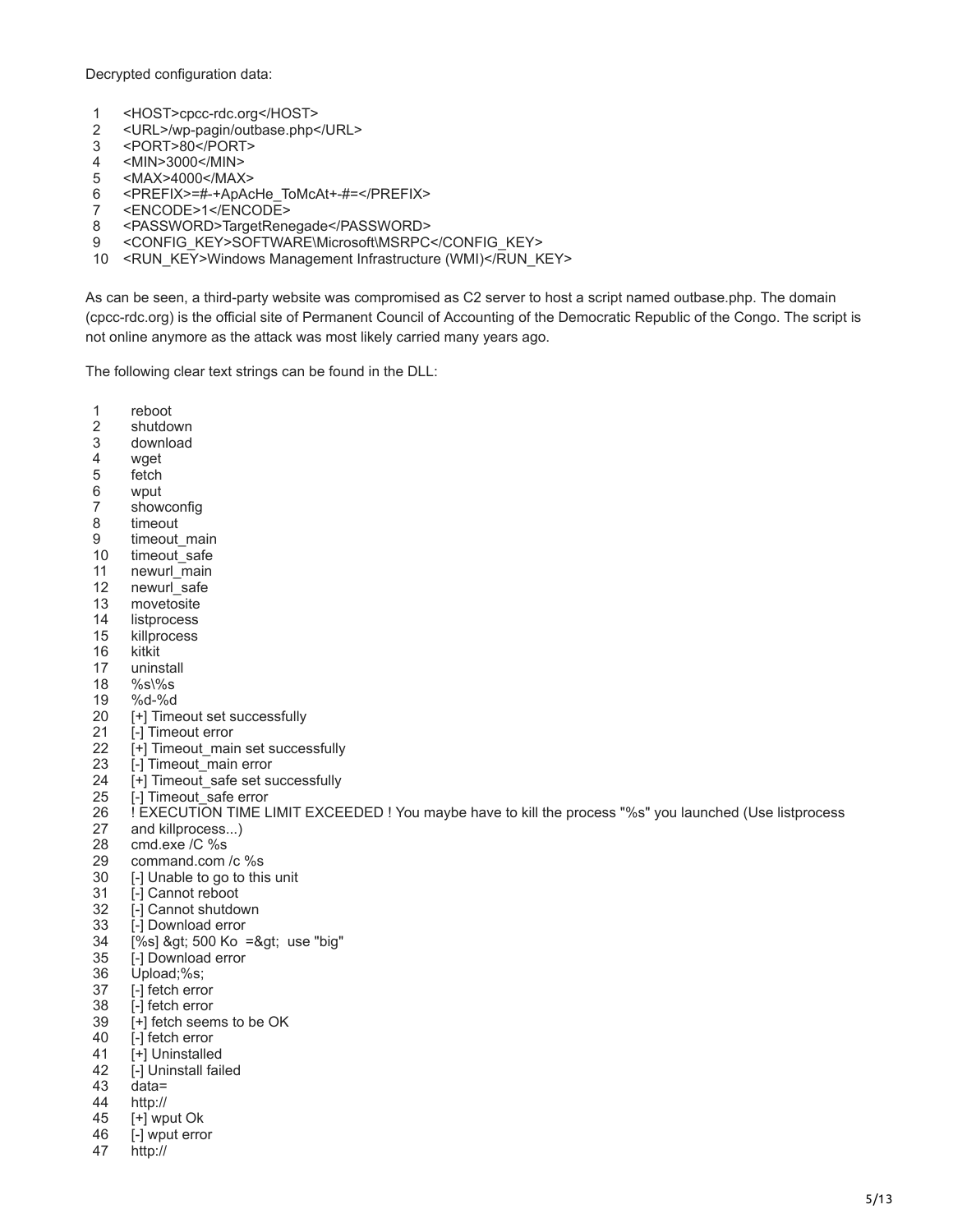48 49 50 51 52 53 54 55 56 57 58 59 60 61 62 63 64 65 66 67 68 69 70 71 72 73 74 75 76 77 78 79 80 81 82 83 84 85 86 87 88 89 90 91 92 93 94 95 96 97 98 99 100 MSFirstUpdate 101 102 :strt 103 del / F /A "%s" 104 if EXIST "%s" GOT O strt 105 del / F /A "%s" 106 del / F /A % 0 107 \Microsoft \wmimgnt.exe 108 \Microsoft \wmimgnt.dll 109 wupdmgr.bat 110 Software \Microsoft \Windows \ShellNoRoam \MUICache 111 bad allocation 112 user = % s;% d;% s; 113 Default User ID [ + ] wget Ok [ - ] wget error [ + ] movetosite "%s" Ok [ - ] movetosite failed [ + ] change main site url Ok [ - ] change main site url failed [ + ] change safe site url Ok [ - ] change safe site url failed Big in progress... Please wait before downloading the file. [+] Big finished. You can now download the file Multi -Part;% d;% s; MULTI [-] big error [-] Can't list partitions DRIVE\_TYPE LETTER VOLUME\_NAME -------------------------------------- - Fixed CDRom Removable NoRootDir Remote Ramdisk Unknown %12s % s % s PROCESS NAME PID -------------------------------- %22s %4d [-] Unable to kill the process "%s" with the PID % d [ - ] Unable to kill the process "%s" with the PID % d [ + ] The process "%s" with the PID % d has been killed [ - ] The process with the PID % d was not found [ - ] killprocess error ====== = CURRENT PARAMS [ + ] Url: http://%s%s [ + ] Port: % d [ + ] Timeout: % d - % d ====== = SAVED PARAMS [Main Site ] [ + ] Url: http://%s%s [ + ] Port: % d [ + ] Timeout: % d - % d [Safe Site ] [ + ] Url: http://%s%s [ + ] Port: % d [ + ] Timeout: % d - % d bad allocation %APPDATA% event.log Software\Microsoft\Windows\CurrentVersion\Explorer\Shell Folders %ALLUSERSPROFILE % %APPDATA % AppData %02d\%02d\%04d %02d:%02d:%02d

- 114 Identities
- 115 sCountry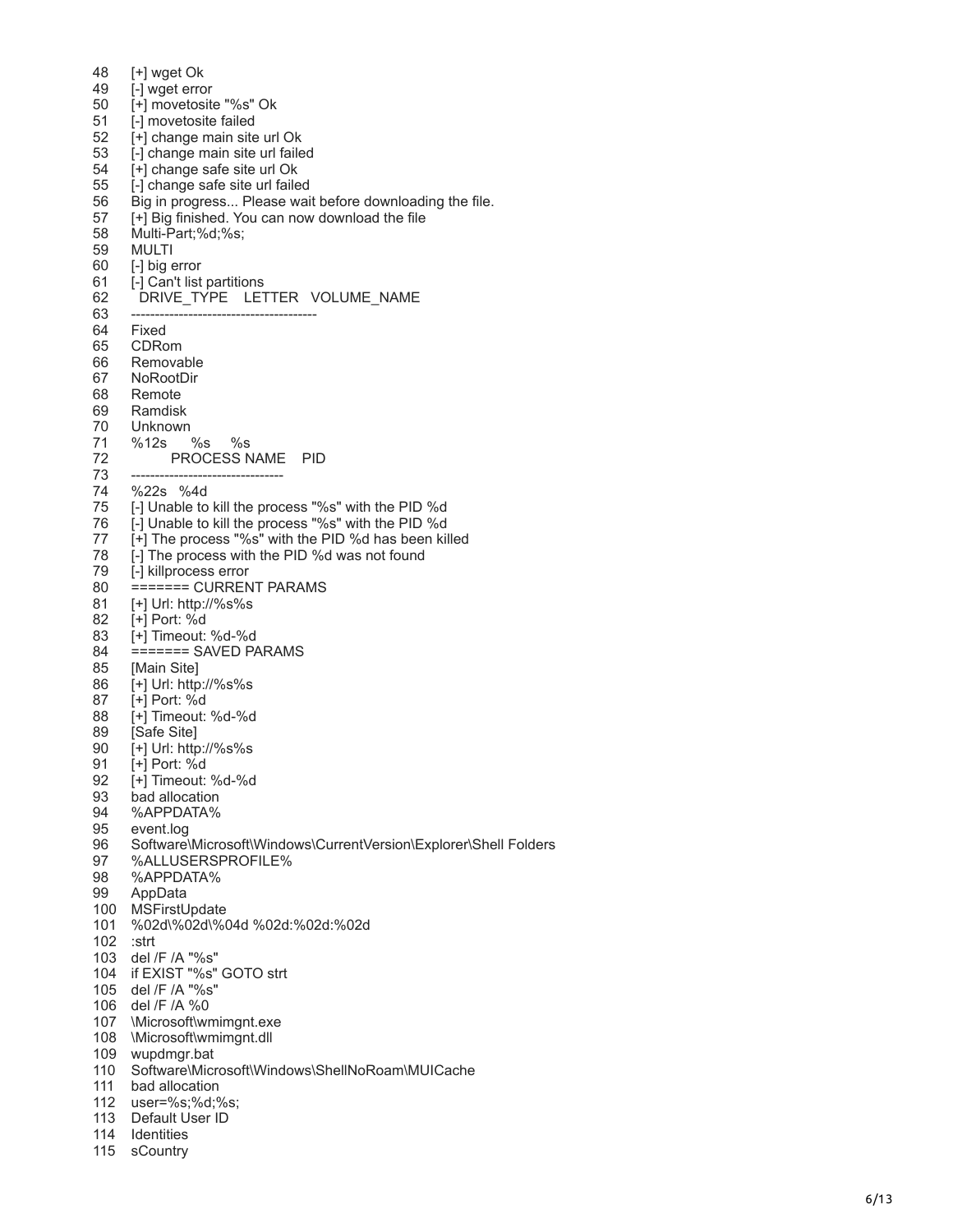- Control Panel \International
- User Agent
- Software\Microsoft\Windows\CurrentVersion\Internet Settings
- Software \Clients \StartMenuInternet
- 120 HTTP\SHELL\open\command
- RegisteredOrganization
- SOFTWARE\MICROSOFT\WINDOWS NT\CurrentVersion
- RegisteredOwner
- 124 SOFTWARE\MICROSOFT\WINDOWS NT\CurrentVersion
- CSDVersion
- 126 SOFTWARE\MICROSOFT\WINDOWS NT\CurrentVersion
- CurrentVersion
- 128 SOFTWARE\MICROSOFT\WINDOWS NT\CurrentVersion
- DefaultUserName
- 130 SOFTWARE\MICROSOFT\WINDOWS NT\CurrentVersion\Winlogon
- USERNAME
- Volatile Environment
- DefaultDomainName
- 134 SOFTWARE\MICROSOFT\WINDOWS NT\CurrentVersion\Winlogon
- USERDOMAIN
- Volatile Environment
- RegisteredOrganization
- SOFTWARE\MICROSOFT\WINDOWS\CurrentVersion
- RegisteredOwner
- 140 SOFTWARE\MICROSOFT\WINDOWS\CurrentVersion
- CSDVersion
- 142 SOFTWARE\MICROSOFT\WINDOWS\CurrentVersion
- CurrentVersion
- 144 SOFTWARE\MICROSOFT\WINDOWS\CurrentVersion
- DefaultUserName
- 146 SOFTWARE\MICROSOFT\WINDOWS\CurrentVersion\Winlogon
- DefaultDomainName
- 148 SOFTWARE\MICROSOFT\WINDOWS\CurrentVersion\Winlogon
- Default
- 150 Login (owner): %s (%s)
- Computer name: % s
- 152 Organization (country): %s (%s)
- 153 OS version (SP): %s (%s)
- Default browser: % s
- IE version: % s
- Timeout: % d (min )
- %d(max)
- First launch: % s
- 159 Last launch: %02d\%02d\%04d %02d:%02d:%02d
- bad allocation
- \Microsoft\wmimgnt.exe
- SeDebugPrivilege
- ExitProcess
- KERNEL32.DLL
- RUN\_KEY
- CONFIG\_KEY
- bad allocation
- after init
- Before transform
- After transform
- bits: % d % d
- buf: % x % x % x % x
- bad allocation
- Content Type: application / x -www -form -urlencoded
- bad allocation
- msupdate32
- 177 SOFTWARE\Microsoft\Windows\CurrentVersion\Run
- Mozilla /4.0 (compatible; MSIE 7.0; Windows NT 6.0 )
- +37:\* \$pK#s
- 
- 181 <%s&gt;%s
- 182 <%s&gt;%d
- PREFIX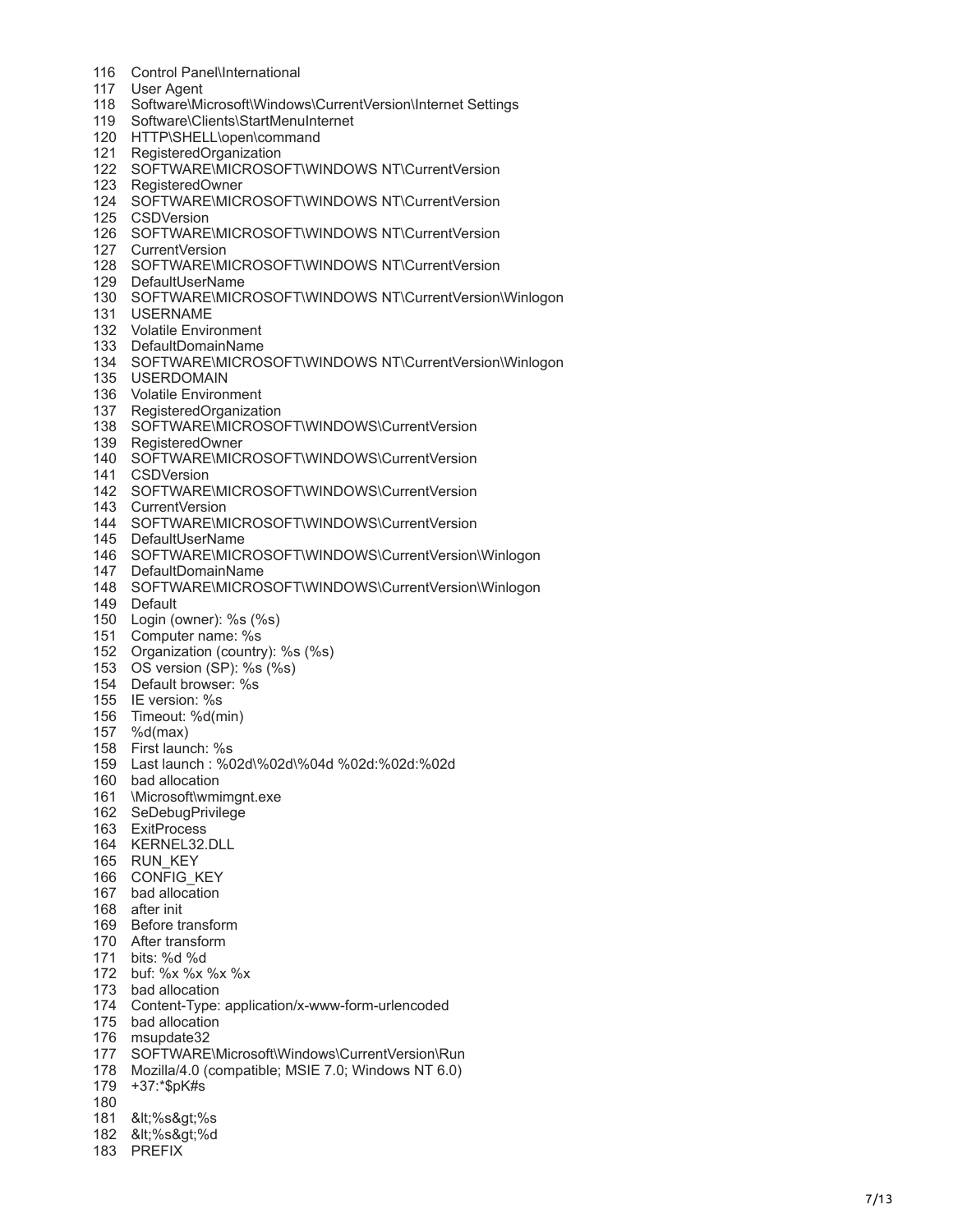ENCODE PASSWORD CONFIG\_KEY RUN\_KEY HOST\_SAFE URL\_SAFE PORT\_SAFE MIN\_SAFE MAX\_SAFE PREFIX =#-+ApAcHe\_ToMcAt+-#= ENCODE PASSWORD TargetRenegade RUN\_KEY Windows Management Infrastructure (WMI) /outbase.php 127.0.0.1 URL\_SAFE /outbase.php HOST\_SAFE 127.0.0.1 PORT\_SAFE MIN\_SAFE  $MAX$  SAFE

The sample only executes if the reason code why the DLL entry-point function was being called is **DLL\_PROCESS\_ATTACH**.

At first, the malware decrypts the XML configuration data to memory, searches for the XML tags **<RUN\_KEY>** and <**CONFIG\_KEY>** and extracts their content. With this data, it checks if the malware's persistency is already present in the registry Run key and creates it if it's not the case:

- HKEY\_LOCAL\_MACHINE\SOFTWARE\Wow6432Node\Microsoft\Windows\CurrentVersion\Run
- Value: Windows Management Infrastructure (WMI)
- Value key: C:\Users\\_username\_\AppData\Roaming\Microsoft\wmimgnt.exe

Thereafter, it decrypts the data of the following XML tags and stores them in memory:

- PREFIX
- ENCODE
- PASSWORD
- RUN\_KEY
- URL
- HOST
- PORT
- MIN
- MAX

The implementation of this part of the code is somewhat flawed, since the malware contains the encrypted configuration data, but the same data (except for the C2 domain) is also present as clear text strings. If the decryption didn't work it uses the clear text strings.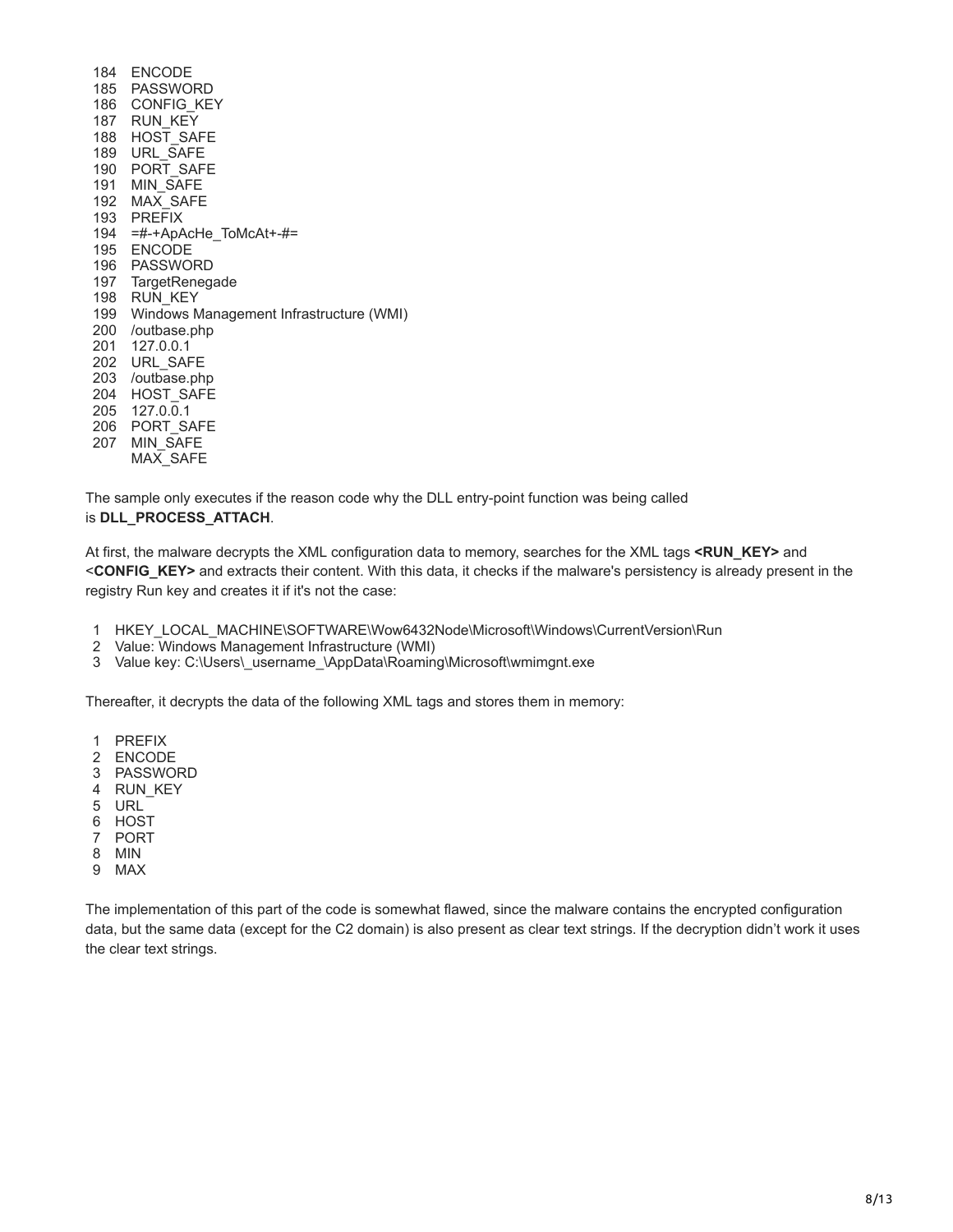

*Figure 2. Clear text configuration data*

It also creates the following new XML tags based on the old ones:

- 1 <MAX\_SAFE>4800</MAX\_SAFE>
- 2 <MIN\_SAFE>3600</MIN\_SAFE>
- 3 <PORT\_SAFE>80</PORT\_SAFE>
- 4 <URL\_SAFE>/outbase.php</URL\_SAFE>
- 5 <HOST\_SAFE>127.0.0.1</HOST\_SAFE>

All the XML tags are then RC4 encrypted with key **+37:\*\$pK#s** and stored in the following registry key:

- 1 HKEY\_LOCAL\_MACHINE\SOFTWARE\Wow6432Node\Microsoft\MSRPC
- 2 Value: msupdate32

Then, it tries to get system information from the following registry keys: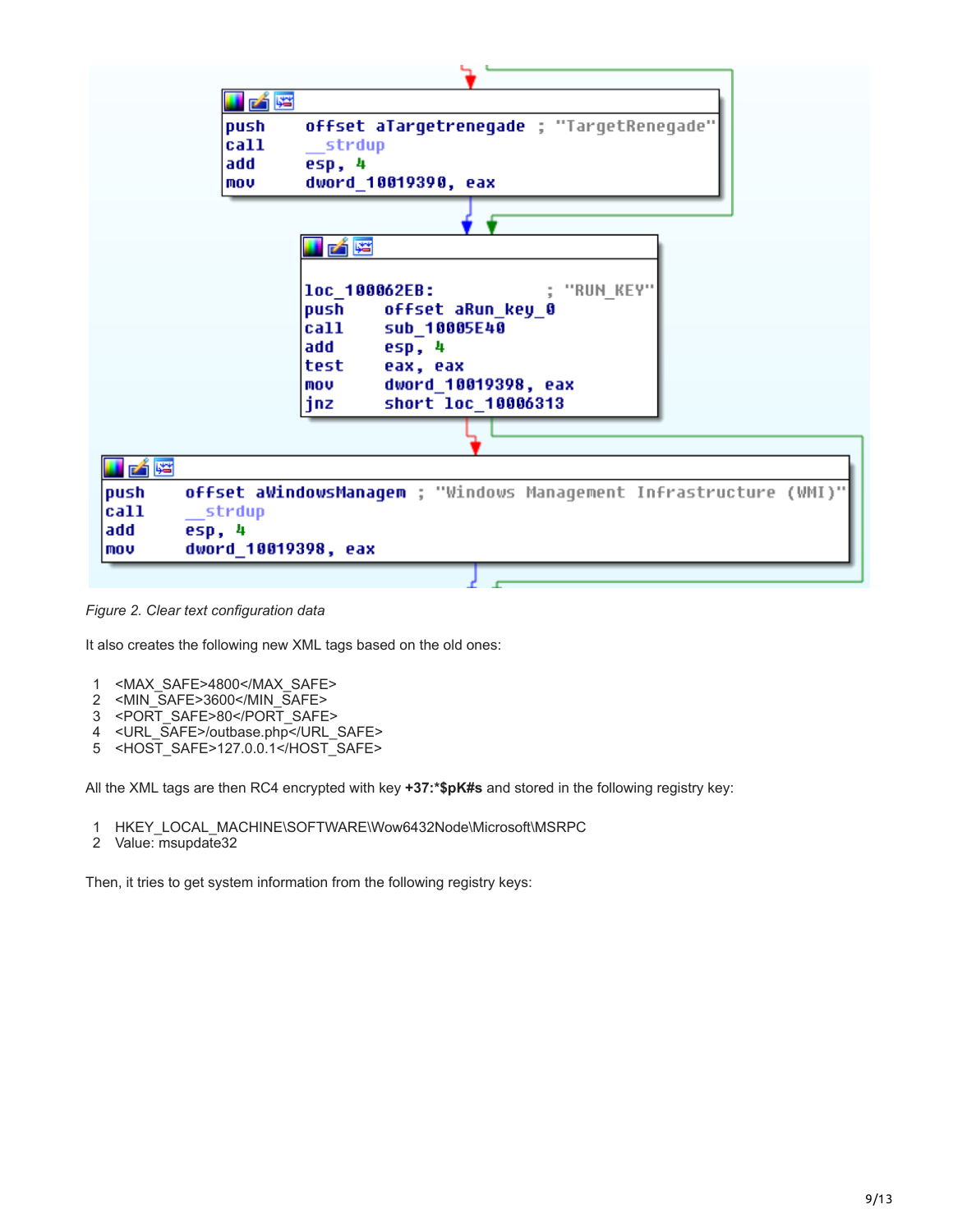- HKEY\_CURRENT\_USER\Identities
- Value: Default User ID
- HKEY\_CURRENT\_USER\Control Panel\International
- Value: sCountry
- HKEY\_CURRENT\_USER\Software\Microsoft\Windows\CurrentVersion\Internet Settings
- Value: User Agent
- HKEY\_CURRENT\_USER\Software\Clients\StartMenuInternet
- HKEY\_LOCAL\_MACHINE\SOFTWARE\MICROSOFT\WINDOWS NT\CurrentVersion
- Value: RegisteredOrganization
- HKEY\_LOCAL\_MACHINE\SOFTWARE\MICROSOFT\WINDOWS NT\CurrentVersion
- Value: RegisteredOwner
- HKEY\_LOCAL\_MACHINE\SOFTWARE\MICROSOFT\WINDOWS NT\CurrentVersion
- Value: CSDVersion
- HKEY\_LOCAL\_MACHINE\SOFTWARE\MICROSOFT\WINDOWS NT\CurrentVersion
- Value: CurrentVersion
- HKEY\_LOCAL\_MACHINE\SOFTWARE\MICROSOFT\WINDOWS NT\CurrentVersion\Winlogon
- Value: DefaultUserName
- HKEY\_CURRENT\_USER\Volatile Environment
- Value: USERNAME
- HKEY\_LOCAL\_MACHINE\SOFTWARE\MICROSOFT\WINDOWS NT\CurrentVersion\Winlogon
- Value: DefaultDomainName

The malware also retrieves the current system time, encrypts it with RC4 and the same key and stores it in the following registry key:

- HKEY\_LOCAL\_MACHINE\SOFTWARE\Wow6432Node\Microsoft\MSRPC
- Value: MSFirstUpdate
- Value key: <RC4encrypteddatetime>

Then, it creates a string with the previously retrieved system information, the configuration data and the following string template:

- Login (owner): %s (%s)
- Computer name: %s
- Organization (country): %s (%s)
- OS version (SP): %s (%s)
- Default browser: %s
- IE version: %s
- Timeout: %d(min) %d(max)
- First launch: %s
- Last launch : %02d\%02d\%04d %02d:%02d:%02d

Next, the MD5 hash of this string is calculated and encrypted with RC4 and the same key again. This encrypted string gets then stored in the following registry key:

- HKEY\_LOCAL\_MACHINE\SOFTWARE\Wow6432Node\Microsoft\MSRPC
- Value: MSID
- Value key: <MD5hashedandRC4encryptedsysteminformation>

To send victim information to the C2 server, it prepares a URL query string by entering the "INFO" branch. The other query branch named "CMD" is entered to send back the result of a command sent by the C2 server.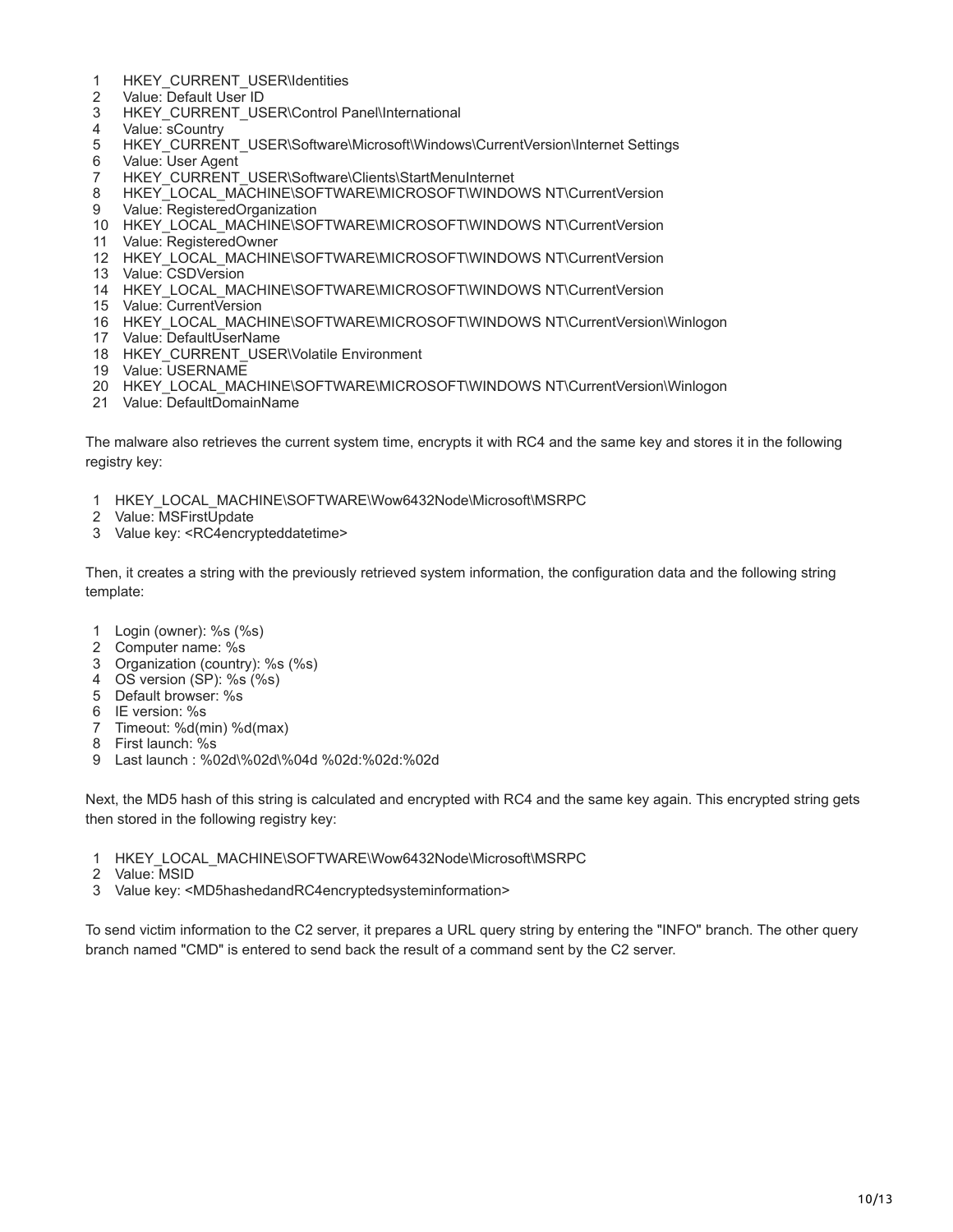

#### *Figure 3. URL query string creation branches*

At first, the checks if the <**ENCODE>** XML tag is set to 0x1 and if so it encrypts the previously created string with the victim's information with the password contained in the <**PASSWORD>** XML tag. It does this by bytewise adding 0x80 to the password string and then using an encoded byte to bytewise XOR the information string. The encrypted string gets then Base64 encoded and the characters "+", "/" and "=" URL encoded ("%2B", "%2F", "%3D"). The following string template is then used together with the encrypted data to form the final URL query string:

1 user=%s;%d;%s;

The first string is the previously calculated MD5 hash, the decimal number is made of a random number between 3000/3600 ( XML tag) and 4000/4800 ( XML tag). The last string is made of the hardcoded "INFO" string along with the Base64 encoded victim data. For example:

1 user=52ac9e4b389c5b2f8a63af4a126c1c80;3046;INFO;mI7BkjovU%2BoqZi4KTzd%2F0wdqqjJegip2KgYXN6N6inYqV...

To test if the computer is connected to the internet it uses InternetGetConnectedState() API function. Next, it enters either the "main" or the "safe" branch referring to the XML tags. The main branch is the usual execution path, while the safe branch only gets used for a specific malware command. If there is no internet connection it sleeps for a certain time, otherwise it contacts the C2 server present in the **<HOST>** XML tag together with the URL query string. The malware has the ability to send data with both HTTP request methods, GET and POST. However, this sample only uses the POST request method along with the following content type field:

1 Content-Type: application/x-www-form-urlencoded

After contacting the C2 server, the malware copies the response into memory and scans for the marker **=#- +ApAcHe\_ToMcAt+-#=** taken from the **<PREFIX>** XML tag. If successful, the response gets Base64 decoded and decrypted with the same algorithm used to encrypt the victim information string. The PHP script **outbase.php** can respond with one of the commands listed below, which the malware then executes.

To process some commands, the malware creates an anonymous pipe and a hidden instance of cmd.exe or command.com, depending on the platform ID. The command line output gets redirected to the pipe, read into memory and later send back encrypted and encoded via the "CMD" URL query branch.

#### **Possible malware commands:**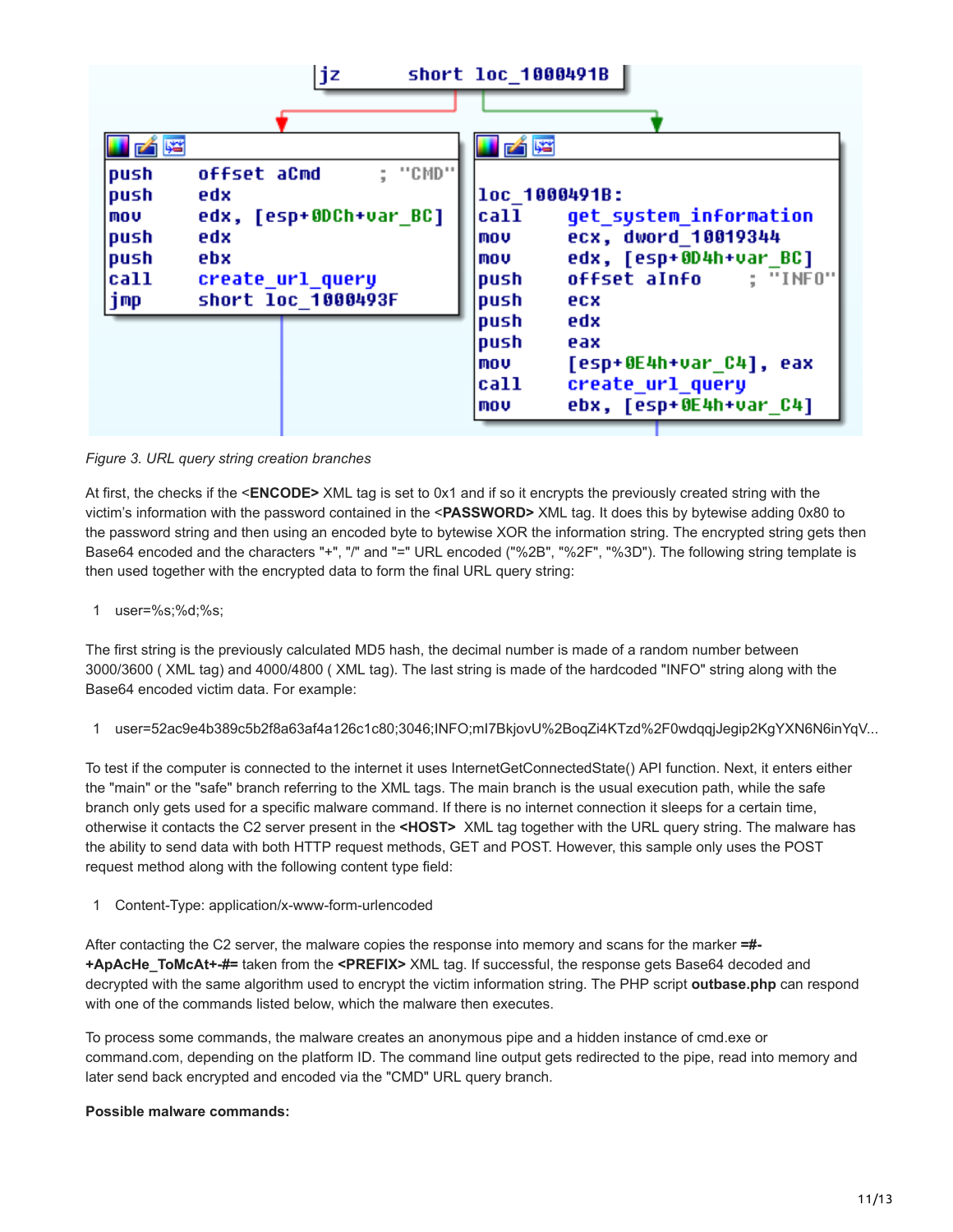#### **1. pwd**

Get current working directory

#### **2. cd**

change directory to delivered string

### **3. part**

Get list and type of partitions

#### **4. reboot** Reboot system

**5. shutdown** Shutdown system

**6. download** Download file < 512,000 bytes delivered in form of a URL ("500 Ko") to disk

#### **7. big**

Download file > 512,000 bytes delivered in form of a URL ("500 Ko") to disk

#### **8. wget**

Download file with predefined HTTP query string

#### **9. fetch**

Download file via URLDownloadToFile()

#### **10. wput**

Download data from internet via **download** command and sent data back via "data=" query

#### **11. info**

Send back victim system information (see above)

#### **12. showconfig**

Send back current config data with following string template:

#### 1 ======= CURRENT PARAMS

- 2 [+] Url: http://%s%s
- 3 [+] Port: %d
- 4 [+] Timeout: %d-%d

5

- 6 7 ======= SAVED PARAMS
- 8 [Main Site]
- 9 [+] Url: http://%s%s
- 10 [+] Port: %d
- 11 [+] Timeout: %d-%d
- 12
- 13 [Safe Site]
- 14 [+] Url: http://%s%s 15 [+] Port: %d
- 16 [+] Timeout: %d-%d

#### **13. timeout**

Change current timeout interval variables

#### **14. timeout\_main**

Change timeout intervals in main XML configuration

#### **15. timeout\_safe**

Change timeout intervals in safe XML configuration